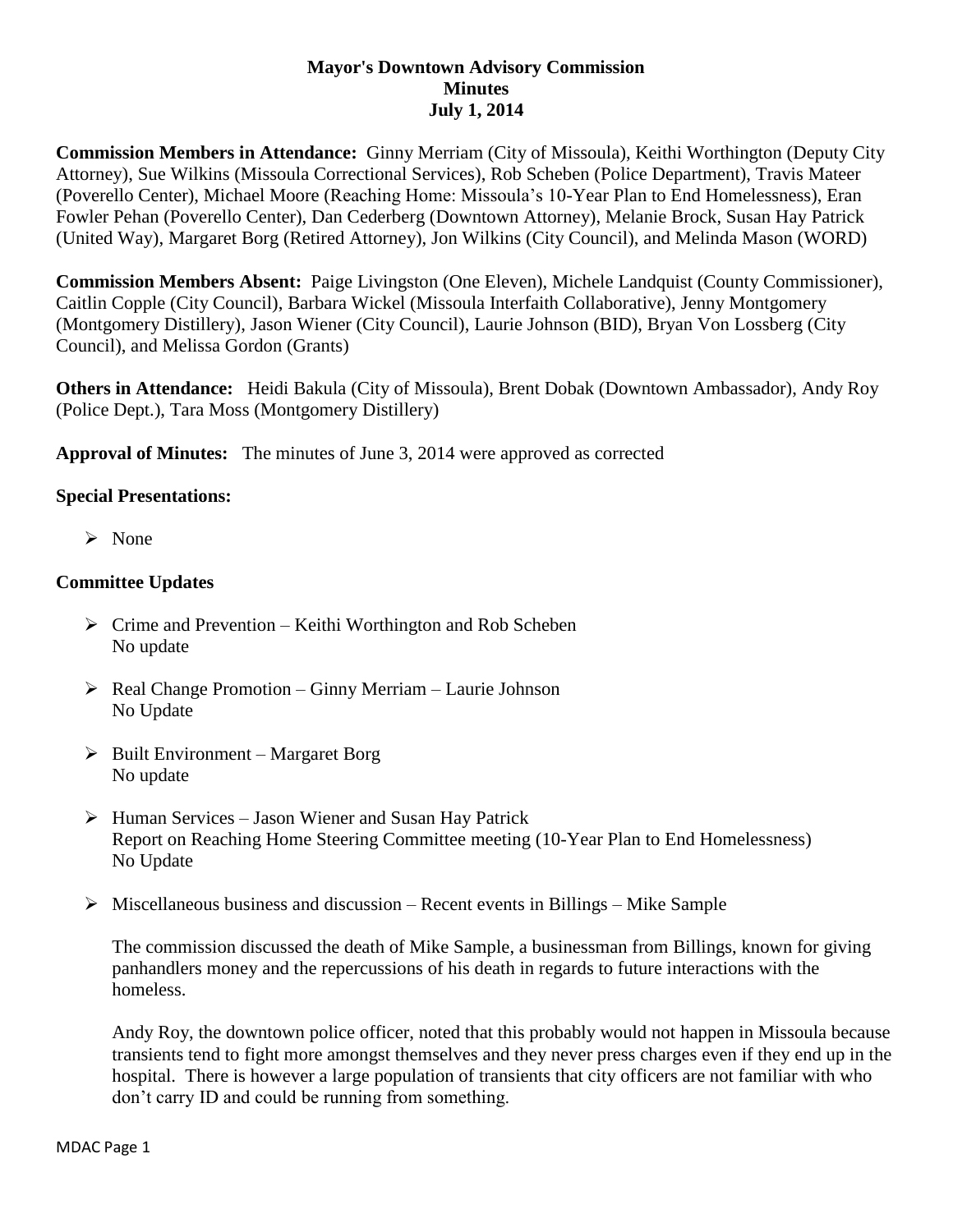Discussion from commission members was as follows:

- $\triangleright$  There's always a possibility that a person could be high on meth looking for money but they are neither homeless nor panhandling.
- $\triangleright$  Unfortunately Mike set up a pattern with the homeless population and they always knew they could come to him.
- $\triangleright$  Limiting the sale of alcohol is an issue that could really help in Missoula.
- $\triangleright$  People that have lost jobs in the Bakken Oil Fields due to drugs and alcohol are showing up in Billings.
- $\triangleright$  The focus needs to be on working with public health officials, curb alcohol sales, work on behavior not homelessness, use the city's current ordinance and find effective ways to use the ordinance as is.
- $\triangleright$  Behavior is being driven by addiction and public education is key.
- $\triangleright$  Professional panhandlers cruise the streets and it's important to figure out how to curb that behavior.
- $\triangleright$  Medicaid expansion would help to get people in jail into a detox program to end the addiction and to keep them from ending up back in jail. Look at current legislation.
- Rob Scheben indicated that Mike Sample never reported past conflicts with transients and Mike would take his wallet out and actually show his money to the person asking. Rob also notes that if you feel uncomfortable in any way avoid the situation.
- $\triangleright$  More candid conversations with businesses and their employees are needed in order to get a consistent result.
- $\triangleright$  There have been bad experiences with 911 where they act bothered when contacted for an officer to respond to a situation of some type. These complaints are not given priority and a level of response should be expected from 911. Travis offered to bring someone from 911 to a meeting in order to discuss this situation.
- $\triangleright$  One idea is to site people that give to panhandlers and research the constitutionality of this.

Ginny asked the commission if some action should come out of this discussion. Suggestions were to:

- $\triangleright$  Talk to business owners and their staff and come up with some type of training for them and the public.
- $\triangleright$  Educating businesses and the public about the effect of giving money to the homeless and panhandlers is more meaningful than teaching the public to defend itself.
- $\triangleright$  General message about safety is still important.
- Have a Real Change table at Out to Lunch in Caras Park on a Wednesday.
	- Ginny Merriam Approach Linda McCarthy about a luncheon for owners and employees. Rob and Travis would be good for the training.
	- Rob Scheben and Travis Mateer Offer to come to staff meetings at local businesses for training.
- $\triangleright$  Dan Cederberg Talk to local businesses that distribute alcohol downtown about limiting sales in the morning.